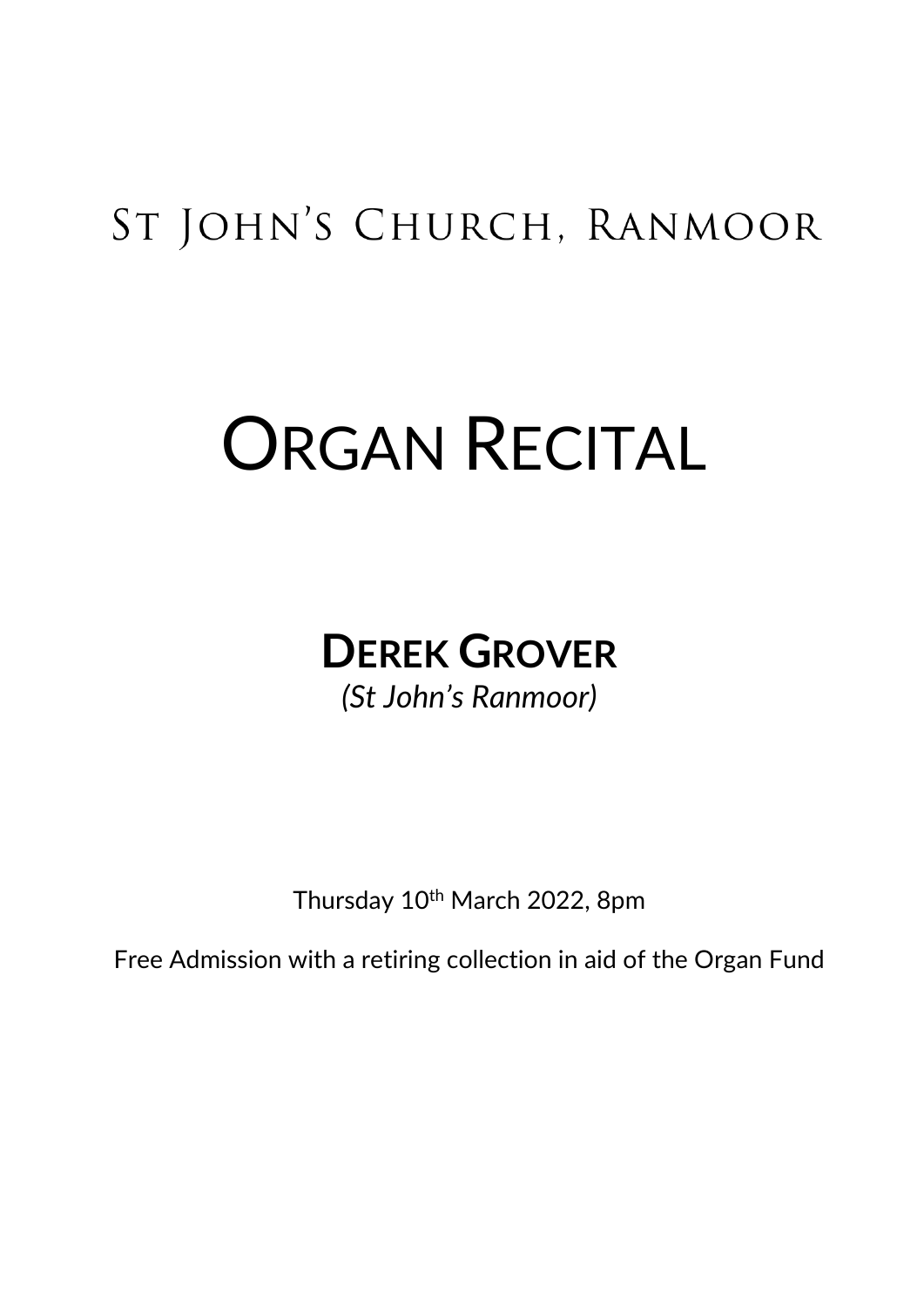**Derek Grover** was educated in Hove and at Clare College Cambridge. He has been actively engaged in music since becoming a choirboy at the age of 7, singing, playing piano, organ and harpsichord and conducting. At Cambridge he conducted Clare College choir and orchestra.

He began his organ studies with Gavin Brown and latterly has studied with Anne Marsden Thomas at the RCO St Giles International Organ School. He studies harpsichord with Maggie Cole. He has taken part in organ masterclasses with David Titterington and Jacques van Oortmerssen, and harpsichord and clavichord masterclasses with Colin Tilney, Terence Charlston, Carole Cerasi, Jane Chapman, Steven Devine and Colin Booth. He has been involved with the music at St John's since 1986 and is currently Organist and Associate Director of Music. He was conductor of the Sheffield Motet Singers for 18 years.

Derek's professional life, from which he is long retired, was as a civil servant. He was mostly engaged in policy on employment and education issues and for 14 years he was a director of the Department for Education and Skills and its predecessors. He was appointed CB in the 1999 New Year Honours, is a Chartered Member of the Institute of Personnel and Development and a Fellow of the Royal Society of Arts.

> BRINDLEY & FOSTER ORGAN REBUILT BY NICHOLSON & CO, ENLARGED BY DAVID WELLS LTD, RESTORED (2020-21) BY ANDREW CARTER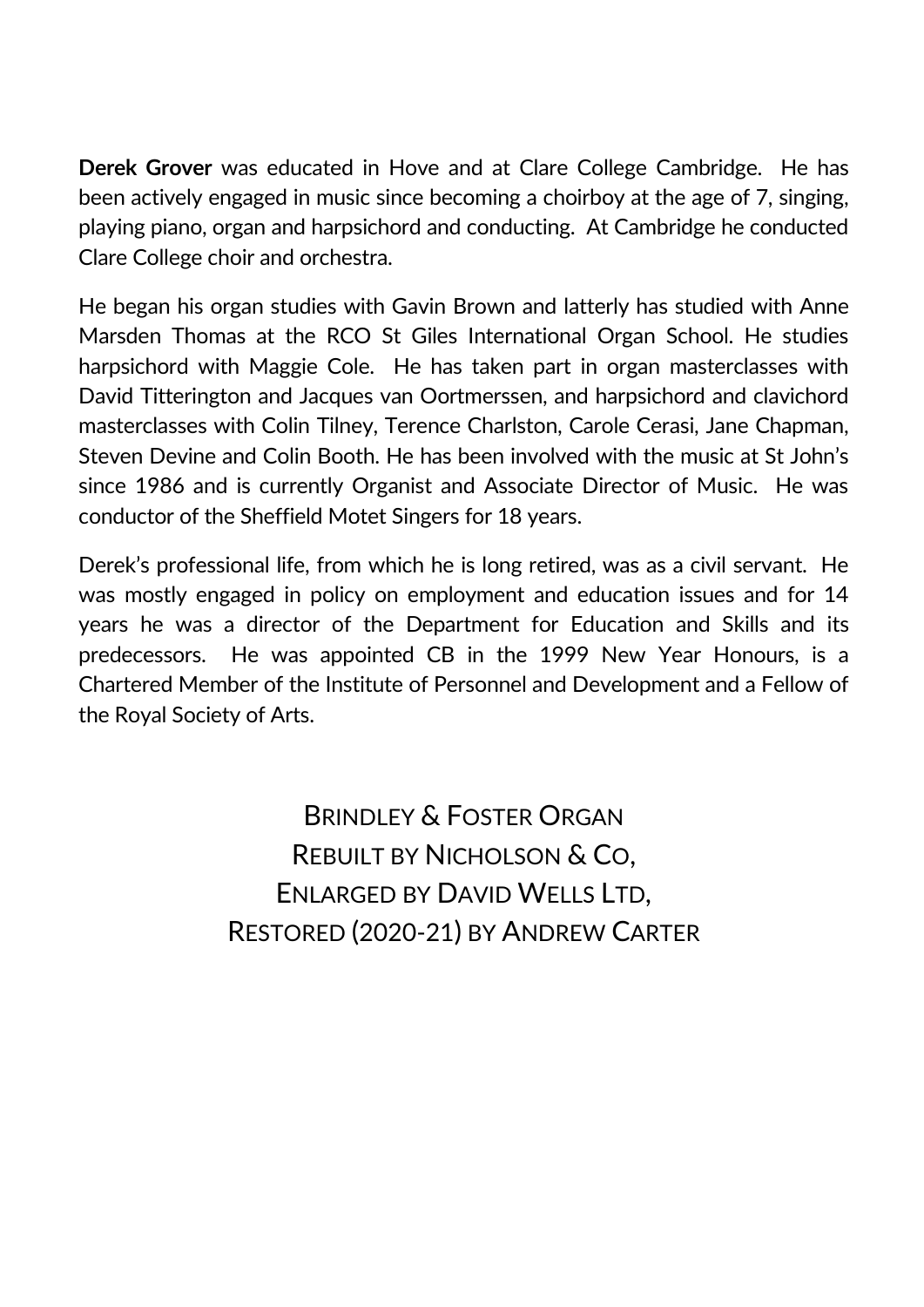#### **PROGRAMME**

*Fiesta* **Emma Lou Diemer** (b. 1927) *Impromptu Op 5* **Francis Jackson** (1917-2022) *Puer nobis nascitur* **J P Sweelinck** (1562-1621) *Paduana Lachrymae Malle Sijmen Choral No 1 in E* **César Franck** (1822-1890) *Sonata in A minor WQ 70/4* **C P E Bach** (1714-1788) *Allegro assai Adagio Allegro*

*Salamanca* from *Trois Préludes Hambourgeois* **Guy Bovet** (b.1942)